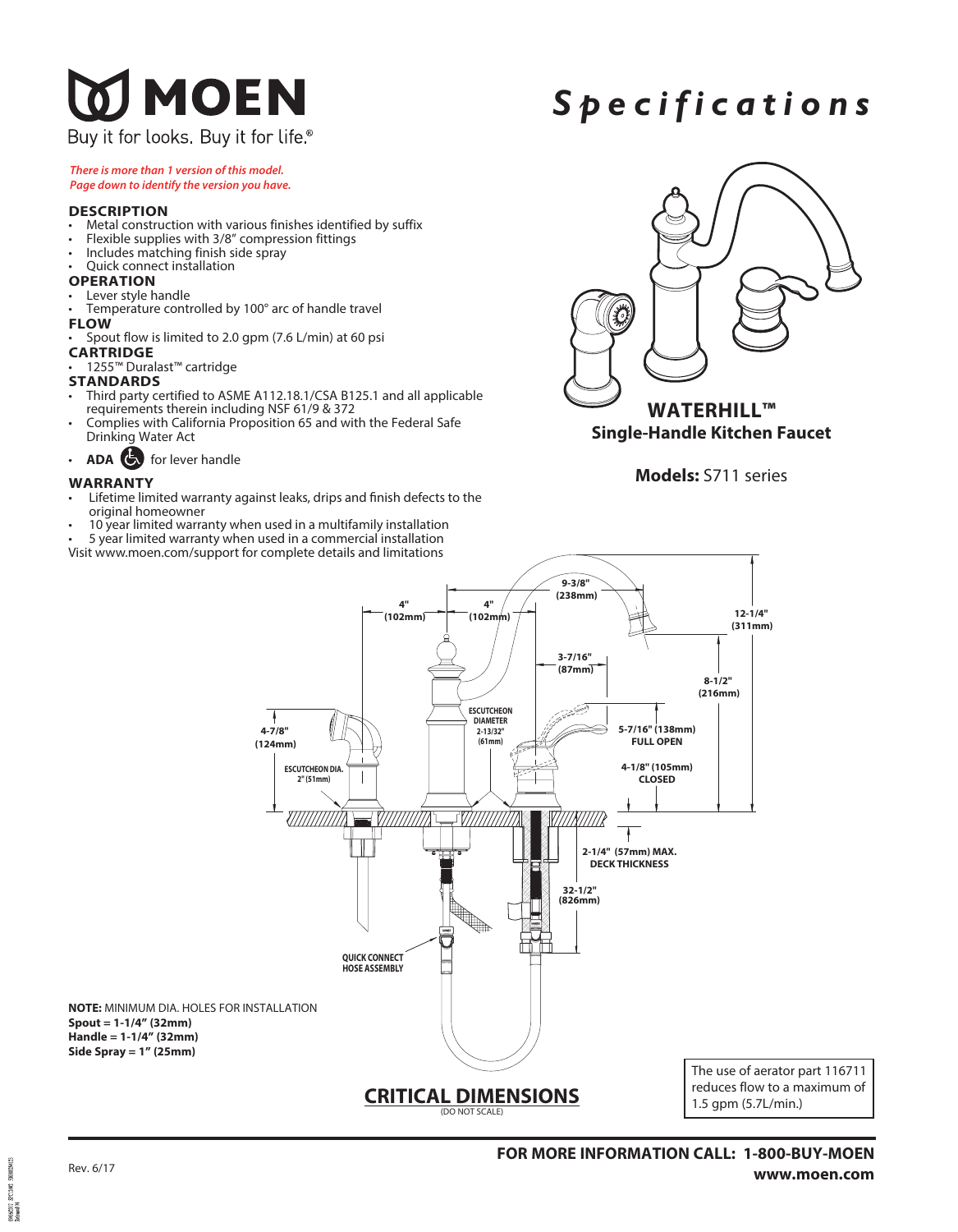

# *Spec i f i c a tions*

#### **DESCRIPTION**

- Metal construction with various finishes identified by suffix
- Flexible supplies with 3/8" compression fittings
- Includes matching finish side spray
- Quick connect installation

- **OPERATION**<br>• Lever style handle
- Temperature controlled by 100° arc of handle travel
- **FLOW**
- Spout flow is limited to 2.0 gpm (7.6 L/min) at 60 psi
- **CARTRIDGE**
- 1255™ Duralast™ cartridge

#### **STANDARDS**

- Third party certified to ASME A112.18.1/CSA B125.1 and all applicable requirements therein including NSF 61/9
- 
- Contains no more than 0.25% weighted average lead content Complies with California Proposition 65 and with the Federal Safe Drinking Water Act
- **ADA** for lever handle

#### **WARRANTY**

- Lifetime limited warranty against leaks, drips and finish defects to the original consumer purchaser
- 5 year warranty if used in commercial installations



**Models:** S711 series



2000029412  $STIM2$ 2016/2017<br>Referand 04